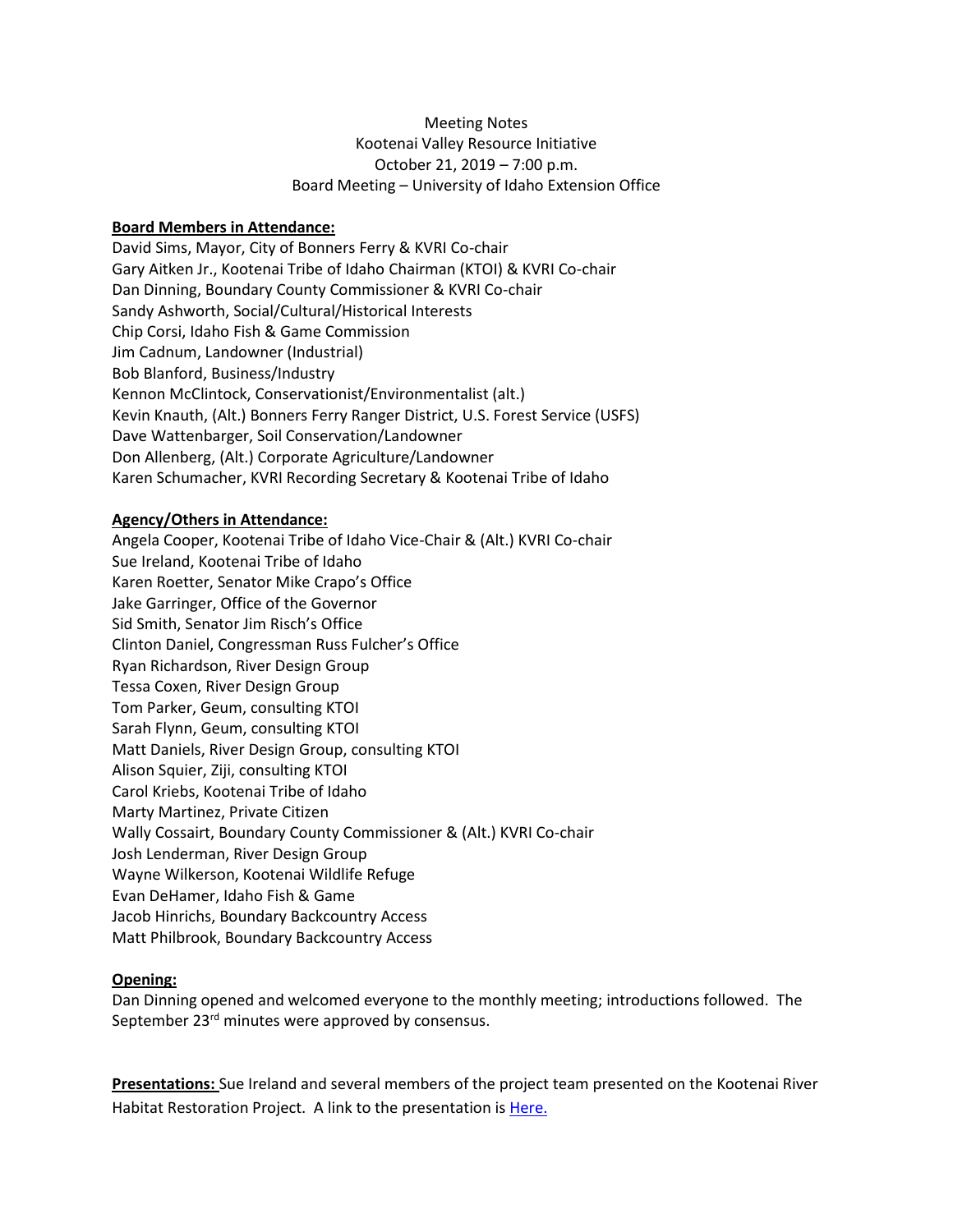Sue opened with a short overview of the changes that have occurred in the Kootenai River Valley in the last century. She talked about the importance of the land to the Kootenai Tribe, the role of the Tribe as caretakers of the land, and explained that the tribal territory spans the United States and Canada, and parts of Idaho and Montana. During the early parts of the century settlers escaping the dustbowl, and from other regions moved to the Kootenai Valley and found an abundant land rich with forests, fish and animals. They built dikes and farmed the valley bottom and logged the vast cottonwood forests. In 1974 the completed Libby Dam began operating which protected the local community from flooding and provided power, but it also changed the river and fish habitat in major ways.

In the 1980s, the Tribe grew very concerned about the severe decline and near extinction of many native fish including the Kootenai River white sturgeon. Sturgeon were spawning and depositing eggs, but something was happening after that, so the population of sturgeon was getting older and older, but there was almost no new young sturgeon. So, the Tribe developed an experimental white sturgeon hatchery in 1988. They collected wild fish, brought them into the hatchery to spawn them, after which they returned the adults unharmed to the river. The sturgeon eggs were tended in the hatchery and after a while hatchery-reared young sturgeon were released back to the river. The first Tribal sturgeon release was in 1992.

In 1994, the Kootenai River white sturgeon were listed as Endangered and in 1996 the U.S. Fish and Wildlife Service (Service) convened a recovery team. The Service's recovery plan included the Tribe's hatchery program and guidelines for flows from Libby Dam.

The Tribe's habitat restoration program began in 2002. Initially the Tribe contracted with the U.S. Geological Survey (USGS) to gather physical data to help understand river geomorphology and how the river flows changed as a result of Libby Dam operations.

In 2006, the Service issued a Biological Opinion (BiOP) for operation of Libby Dam to help address the negative impact of hydro operations on native fish. The BiOp included habitat attributes for Depth, Velocity, Substrate, and Flow. At the time, people thought that there were two approaches to saving sturgeon. One was to get them to move farther upstream to where there was better spawning habitat. The other was to make the habitat better for the fish where they were spawning over sand and gravel. The Tribe worked with other agencies and partners to find ways to address these questions.

An environmental group, The Center for Biological Diversity (CBD), subsequently filed a lawsuit against the Service and the Army Corp of Engineers (Corps) saying they were not doing enough to help sturgeon. The CBD thought the answer was more flow, so they wanted the Corp to install more turbines at Libby Dam which would allow greatly increased flows. This would have resulted in more flooding and seepage in the local community. The Tribe didn't think this solution would help the sturgeon and it wasn't good for the community either. Instead, the Tribe proposed an ecosystem approach which included habitat restoration projects that would help create habitat conditions for sturgeon and other native fish to succeed within the constraints of flows that didn't harm the community. The Tribe opposed the lawsuit and in 2008 and a settlement agreement was reached that included the Tribe's habitat restoration work and avoided the installation of the extra turbines and flooding of the community.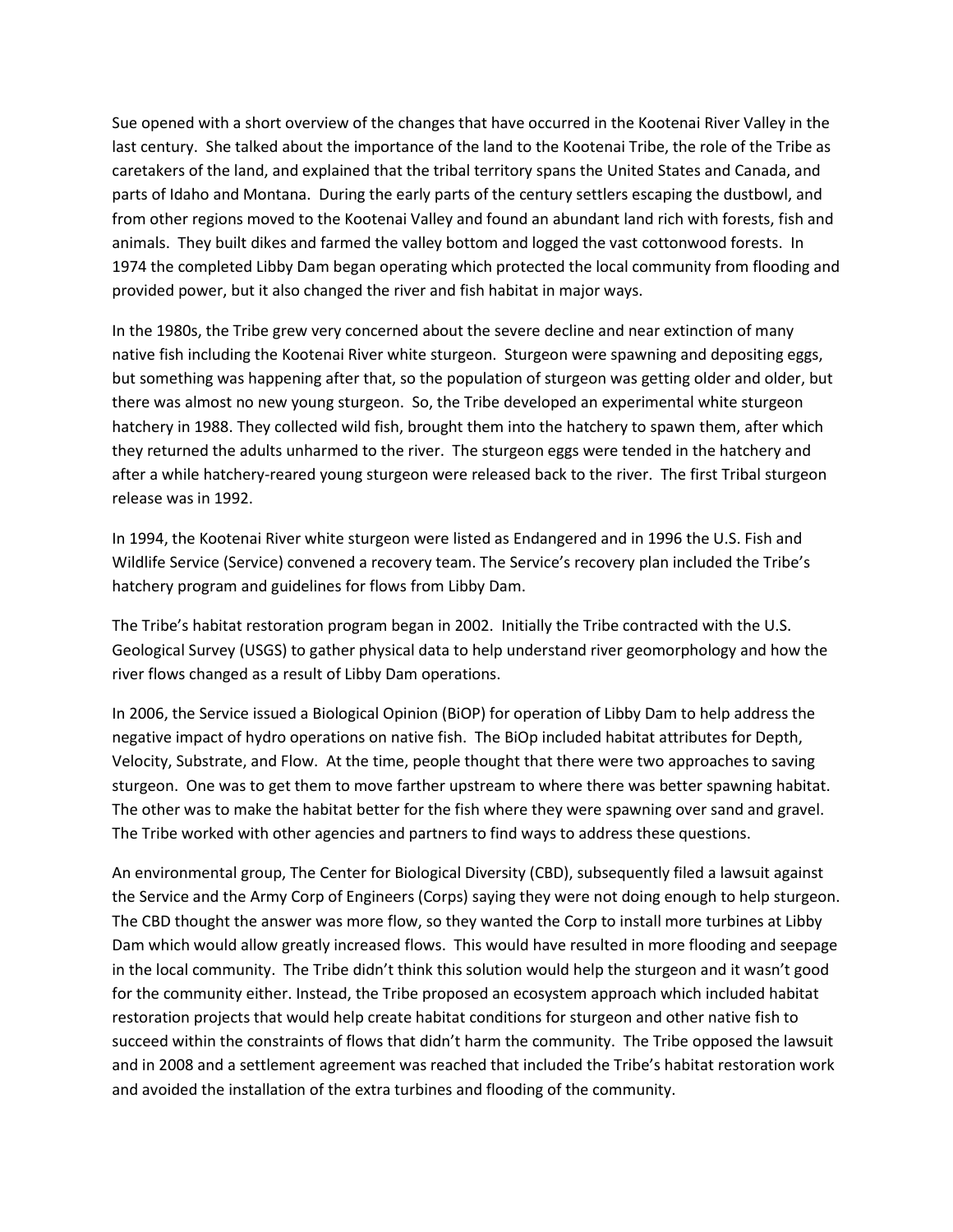The Tribe completed a Master Plan for the Kootenai River Habitat Restoration Program in 2009. The Master Plan identified restoration goals and treatments for a 55-mile long section of the Kootenai River in Idaho. Habitat restoration was proposed for three different reaches of the Kootenai River – the Braided Reach (above Bonners Ferry to the Moyie), the Straight Reach (through town), and the Meander Reach (below town to the Canadian border). The Master Plan emphasized a holistic ecosystem-based approach instead of the single-species, single-life stage approach that had been tried before. The habitat restoration consists of many projects, which are being built over many years. The first project was completed in 2011 and 10 projects have been completed since then. The 11<sup>th</sup> project is being built right now.

Matt Daniels, design engineer, and Sarah Flynn, biologist/botanist, gave an update on completed projects in the Braided Reach. Objectives focus on restoring complex, diverse aquatic habitat for native species by creating a ladder of deep pools through this shallow channel, and restoring banks and off channel habitats. The projects also help to restore native vegetation and provide nutrients for the food web. Since almost all of the land along the Kootenai River is privately owned, the cooperation from landowners has been key to the success of the project. In the Braided Reach some of the projects helped address severe erosion and land loss. After 10 years of work the program has a very good track record of getting things done.

Accomplishments include:

- 6 mega-pools constructed over three river miles
- 24,000 linear feet of bank structures and 13 pool-forming structures
- 90 acres of new floodplain surfaces and 6 side channels
- 27,000 plantings on 40 acres protected by nearly 8 miles of fence
	- $\circ$  Primarily protects young growth from the browsing / destruction by wildlife to allow them to mature
- 93,000 pieces of wood added
- 762,000 cubic yards of earthwork

What is next? All projects are monitored to see if they are performing properly. The team walks them annually and asks if they are meeting objectives. Fish use of the reach is monitored as well as vegetation. There is river bed mapping to note and respond to changes as well.

Tom Parker, an ecologist on the design team, described the Meander Reach, which lies between Bonners Ferry and extends into Canada to Kootenay Lake. The team is coordinating with partners in Canada as well. The Meander Reach is really more like a lake that has been filling for thousands of years. Kootenay lake is what the Meander Reach used to look like after the ice age.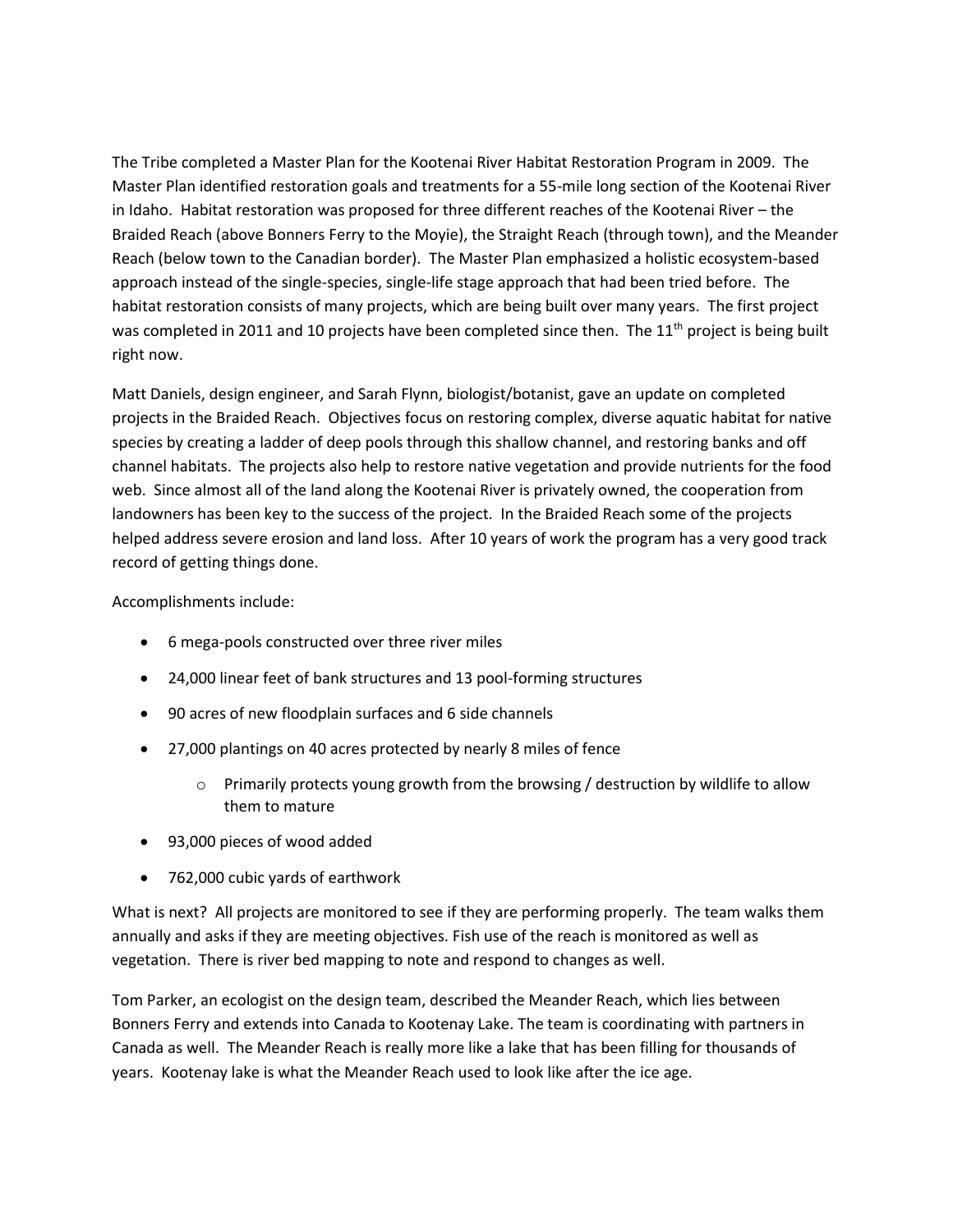# Current conditions:

- Sand levees along river
- Former glacial lake—floodplain is low relative to river channel
- Alluvial fans (a fan-shaped mass of a deposit of clay, silt, sand, and gravel left by flowing streams as the flow of a river decreases in velocity) extend into floodplain; influence tributary morphology
- Wetlands drained and converted to agriculture
- Backwater effect results in reservoir-like conditions
- Limited nutrients and food

Meander Reach Restoration Strategy:

- Connect floodplain wetlands
- Establish river "nutrient ladder"
- Restore nutrient exchange with floodplain
- Increase habitat complexity and diversity (esp. early life stage fish habitat)
- Improve tributary connections
- Restore riparian forests, shrublands and protect land

Overall, there was a significant cut off of the supply of nutrients due to the construction of Libby Dam, diking and conversion of land to agriculture. Riparian vegetation is limited by the availability of surfaces with the right soil, elevation and moisture. These limitations will be addressed through restoration.

# Potential Future Projects:

*Kootenai National Wildlife Refuge* – Upper Meander Reach/Deep Creek Area. The main strategy is floodplain reconnection. Another is routing Deep Creek out into the flood plain. The primary objective of restoration at this site would be to provide suitable habitat for larval sturgeon just below the area where sturgeon are currently spawning. Burbot might also use this area.

*Boundary Smith Wildlife Area – 3 potential project opportunities*. One option is to divert Ball Creek into existing wetlands. Another is to reroute Boundary Creek back into Canada, into the historical channel where it used to flow. A third option includes pumping water from the river to support other wetlands late in season to help support waterfowl. This area provides potential benefits to Burbot in particular and could help to enhance the food web by adding nutrients back to the river.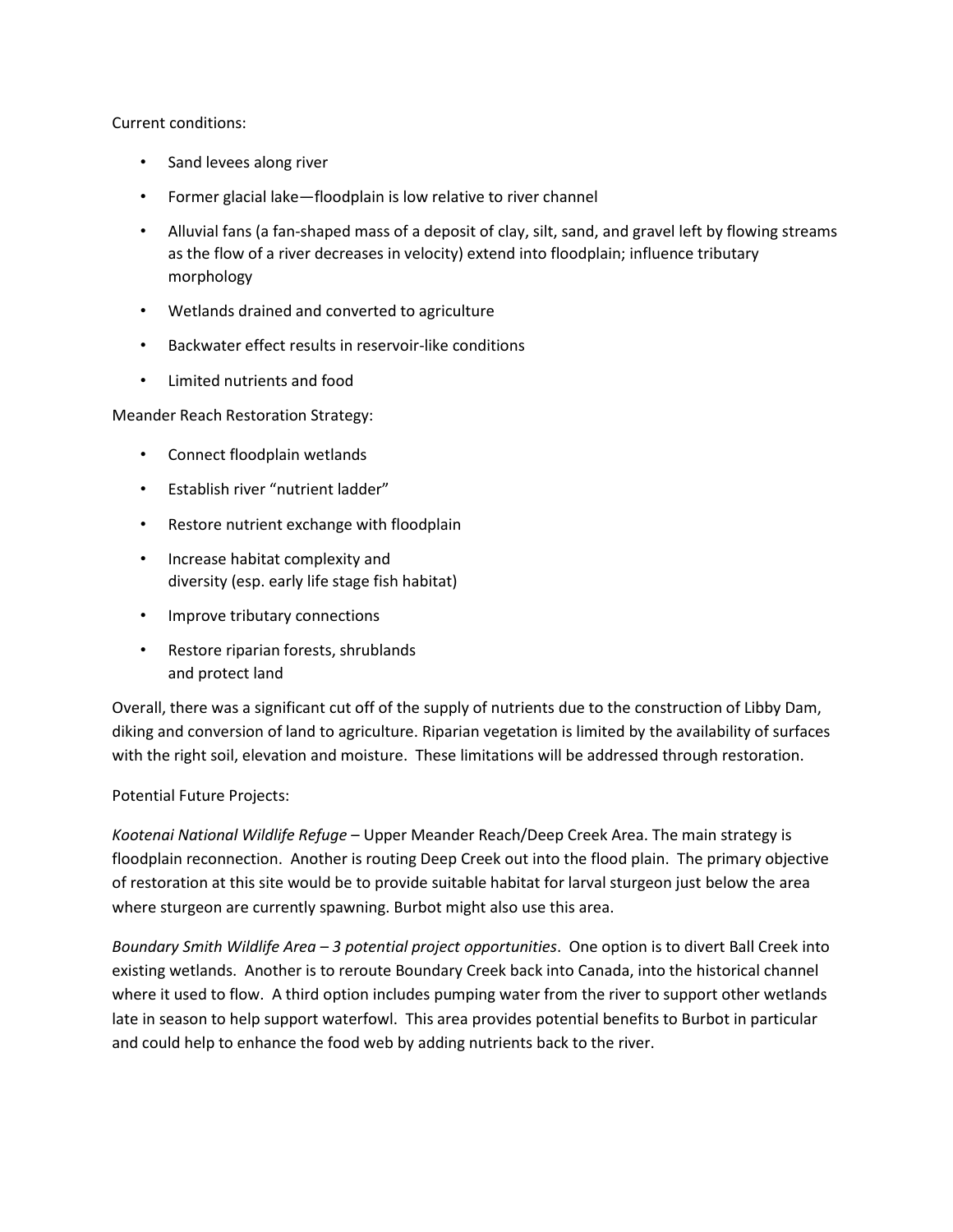At this point, these are all only concepts; they are ideas that are being explored. The Tribe has an extensive review process that includes coordination with landowners, peer reviewers, co-managers, permitting agencies, and many others to help select, refine and develop the projects.

### *Questions and Answers:*

Dan asked how successful moving the fish from areas being developed has been.

Sue deferred the question to Idaho Fish & Game as they are monitoring fish.

Chip Corsi said they have documented some sturgeon using newly created pools which is encouraging. They feel the efforts are making a difference. They (IFG) feels the next question will be will these fish spawn develop successfully? Chip added that from an angler's perspective, certainly fishing around these restored areas is improved. IFG shows a 30% bump in total numbers which is encouraging.

### **Committee Updates:**

Forestry Sub-Committee update provided by Kevin Knauth. His handout is available on the Kootenai Tribe of Idaho website, KVRI document[s, here.](http://www.kootenai.org/documents/CFLRPProjectUpdate_2018_11_13_000.pdf)

#### **FY2019 Sales**

Black Boulder 5mmbf to Stimson Lumber in Spring Camp Dawson 12mmbf to Idaho Forest Group **FY2020 Planned**  Boulder Dash 10mmbf Timbuk Stew 15mmbf Hart Wall (small sale that came out of the Camp Robin project) 3mmbf Robin Hood TS 8 mmbf

# **Total 36 mmbf planned for FY20**

Current work is on the Westside Restoration Project. There is a plan to meet with KVRI Forestry Subcommittee on November  $21<sup>st</sup>$  to discuss transportation analysis and scoping. Hoping to have this project go out at the end of November for scoping. There was one field trip already that was well attended. Decision should be signed in first quarter FY21, approximately a year from now. There are 3 planned timber sales in this project area.

Grouse BMU Decision has been signed. The road storage work is planned to bring this BMU into compliance with the Grizzly Bear Access Amendment. Bluegrass BMU is tied to the Bog creek decision. Hoping for a decision in November. Once that happens, work can begin for road storage and road decommission in the Bluegrass BMU.

Dan updated on the historic three collaboratives joint application for CFLRP funding. They have passed round 1, and round 2 is due the end of November. Depending on what happens, if we go to the next step, there will be a lot more work.